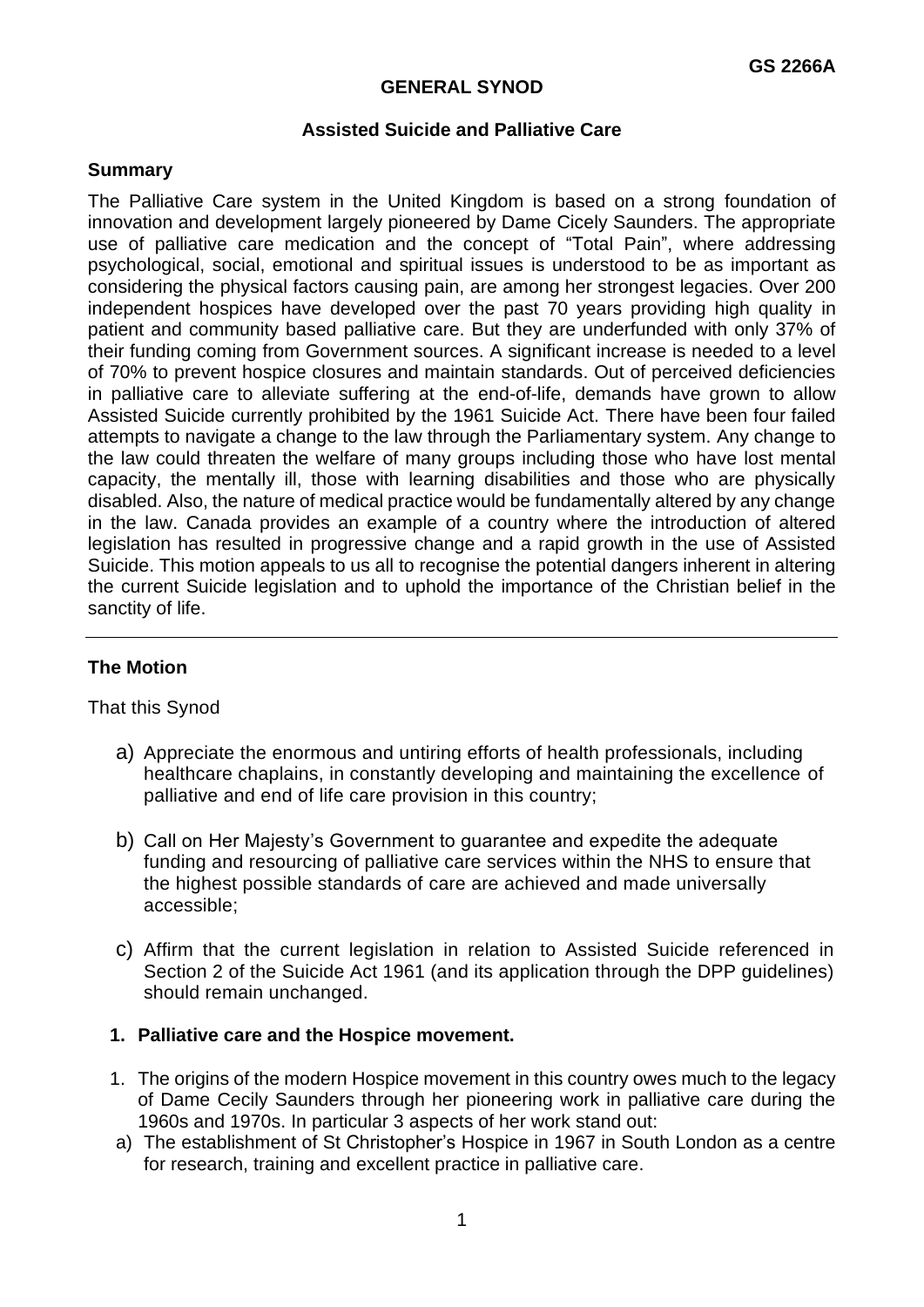- b) Her pioneering work in the use of morphine as a single agent for pain relief rather than the use of fixed dose combinations of medications such as the Brompton Cocktail.
- c) Developing the concept of "Total Pain" where understanding and addressing psychological, social, emotional and spiritual issues can be as important to a patient's management as the prescription of pain-relieving medications for the physical pain being experienced. As a result, specialists from a wide range of disciplines can effectively contribute to the well-being of patients, not least Hospice Chaplains seeking to address patients' Spiritual needs.<sup>1</sup>
- 2. The foundational work of Cecily Saunders has been built upon by many others including Dr Robert Twycross in Oxford who helped to establish the principal of titrating doses of diamorphine as a means of providing better pain relief  $2$  and Dr Patrick Russell who first described the use of a syringe driver to provide subcutaneous pain relief when taking oral medication had proved impossible. <sup>3</sup> These same principals have subsequently been applied to the whole range of medications used to manage the varied and difficult symptoms that can occur during the last weeks of life.
- 3. As a result, over the last 70 years the hospice movement has grown and flourished into a network of over 200 charitably based institutions as well as specialist palliative care services becoming embedded in both hospital and community care settings.

# **2. The problem of funding**

- 1. Currently the levels of funding of independent hospices who are commissioned to provide much of the palliative care provision in this country are inadequate. In March 2021 the *Sue Ryder* foundation published a review of the levels of funding that hospices were currently receiving from their local health care commissioners and attempted to project the costs involved in the next 10 years.<sup>4</sup> It is estimated that the total cost would be on average £947 million per annum. Different funding scenarios were explored:
	- a) If there was no change to the current level of Government funding for palliative care only 37% of Hospice sector costs would remain covered. In absolute terms this amounts to £350 million annually. The level of charitable funding needed to finance the deficit is not sustainable in the long term.
	- b) If the Government were to cover all the charitable sectors clinical costs and a contribution towards support services this would require a 70% funding level at an additional cost of £313 million per year.
	- c) If 100% of the charitable sector's costs were to be covered an additional £597 million would be required.

While all this has tried to take into account the impact of Covid 19 this might yet be a factor that makes these estimated costs inaccurate.

On reviewing their analysis, the authors felt that the 70% funding level would be that required to sustain the Hospice infrastructure and avoid the very real risk of local hospice closures in the medium term.

To perhaps get this into perspective, the Government in May announced a £1.3 Billion package of military support to Ukraine.

2. *Hospice UK* produces an annual report on the state of hospice funding throughout the United Kingdom. <sup>5</sup> The 2021 report highlights two further hidden factors: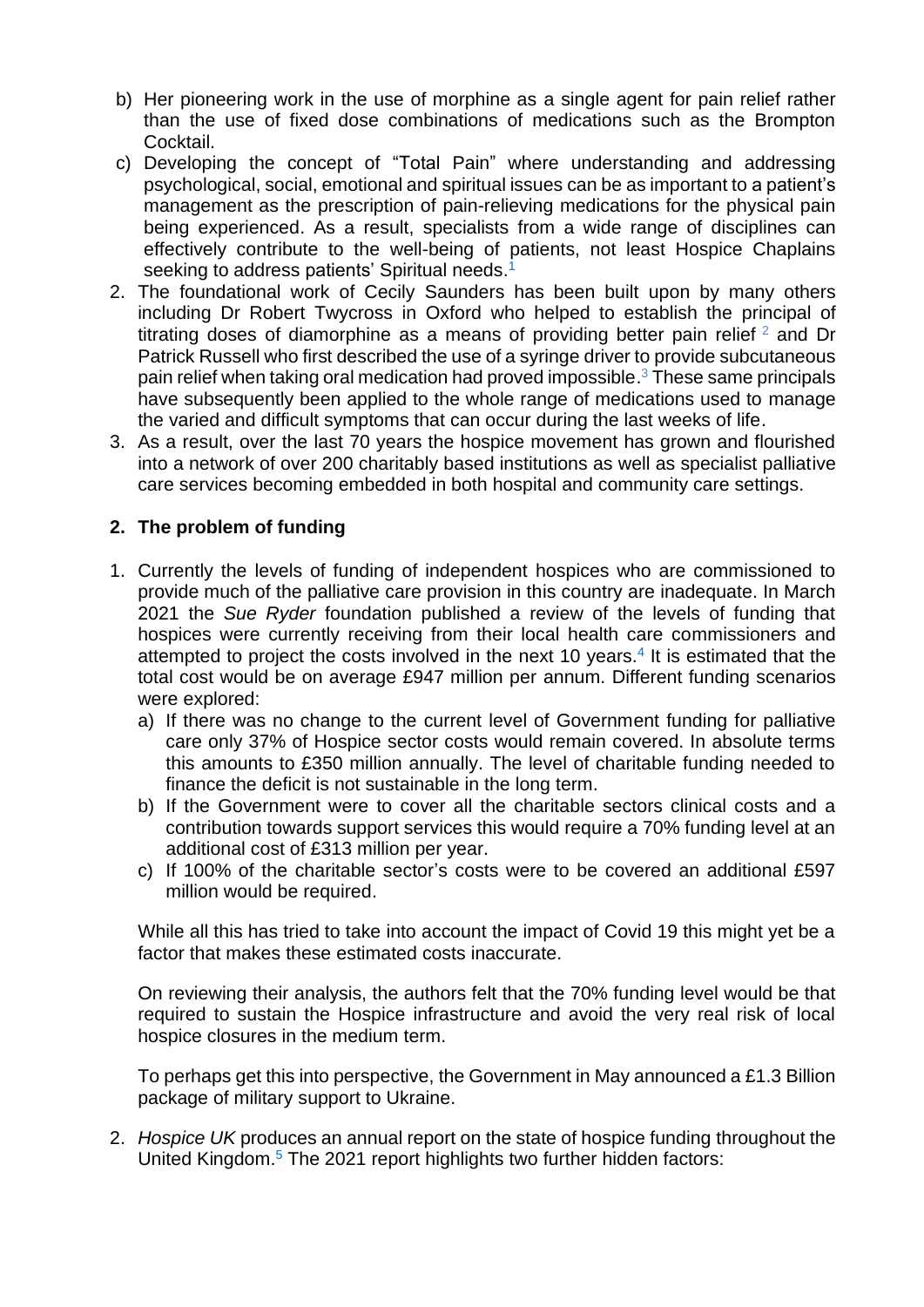- a) While on average hospice funding nationwide stands at 37% of total costs, for smaller hospices with a turnover of less than £2 million annually this level falls to only 20%.
- b) There is considerable regional variation in support which is at its lowest in the South of England covering only 25% of total costs.

The conclusion of both these reports is that without the necessary Government funding the current Independent Hospice movement risks collapse.

# **3. Assisted Suicide**

- 1. For clarity the definitions of terms used in discussions about Assisted Suicide need to be considered:
	- a) Assisted Dying is used by many to refer to the prescription of life terminating drugs, usually large doses of barbiturates, for self-administration to mentally competent patients within a strictly defined terminal prognosis usually of 6 months. This is the term applied to the legalised practice in a number of USA states, some Australian States and New Zealand.
	- b) Assisted Suicide is a broader term where those with longer term progressive illness as well as the terminally ill are given assistance to die by the prescription of drugs that are self-administered. This is permitted in Switzerland.
	- c) Voluntary Euthanasia is the term used where a physician directly administers drugs to end a patient's life at their request where there is a clinical indication. This is currently permitted in Belgium, Luxembourg, the Netherlands and Canada.

Within the terms of the current legislation in the United Kingdom Assisted Dying and Assisted Suicide are described as Assisted Suicide and prohibited under Section 2 of the 1961 Suicide Act while Voluntary Euthanasia is regarded as either manslaughter or murder.<sup>6</sup>

- 2. One of the consequences of an inadequately funded palliative care system is that it can be perceived as failing to deliver when needed and this can lead to increased pressure from those seeking relaxation of the legislation on assisted Suicide. The call to change the 1961 Suicide Act to allow Assisted Suicide has become particularly strong in the 10 years since this issue was last debated at General Synod in 2012. In Parliament four attempts have been made during that time to bring about change:
	- a) In 2013 Lord Falconer sought to introduce an Assisted Dying Bill into the House of Lords. This failed to proceed beyond the committee stage in 2015.
	- b) In 2015 an Assisted Dying Bill (No 2) was introduced by MP Rob Marris based on Lord Falconer's Assisted Dying Bill. This was debated in the House of Commons and defeated by a majority of 330 to 118 votes.
	- c) Baroness Meacher introduced a fresh Assisted Dying Bill which was debated in the House of Lords on 22 October 2021 with contributions from a number of our Bishops. This failed to proceed beyond the Committee stage due to the proroguing of Parliament at the end of April 2022.
	- d) On 16 March 2022 an attempt was made by Lord Forsyth to introduce an amendment to the Health and Care Act 2022 which was under debate but this was defeated by a majority of 179 to 145 votes in the House of Lords. The use of an amendment to try to reintroduce the debate about Assisted Dying in this way drew considerable criticism from commentators.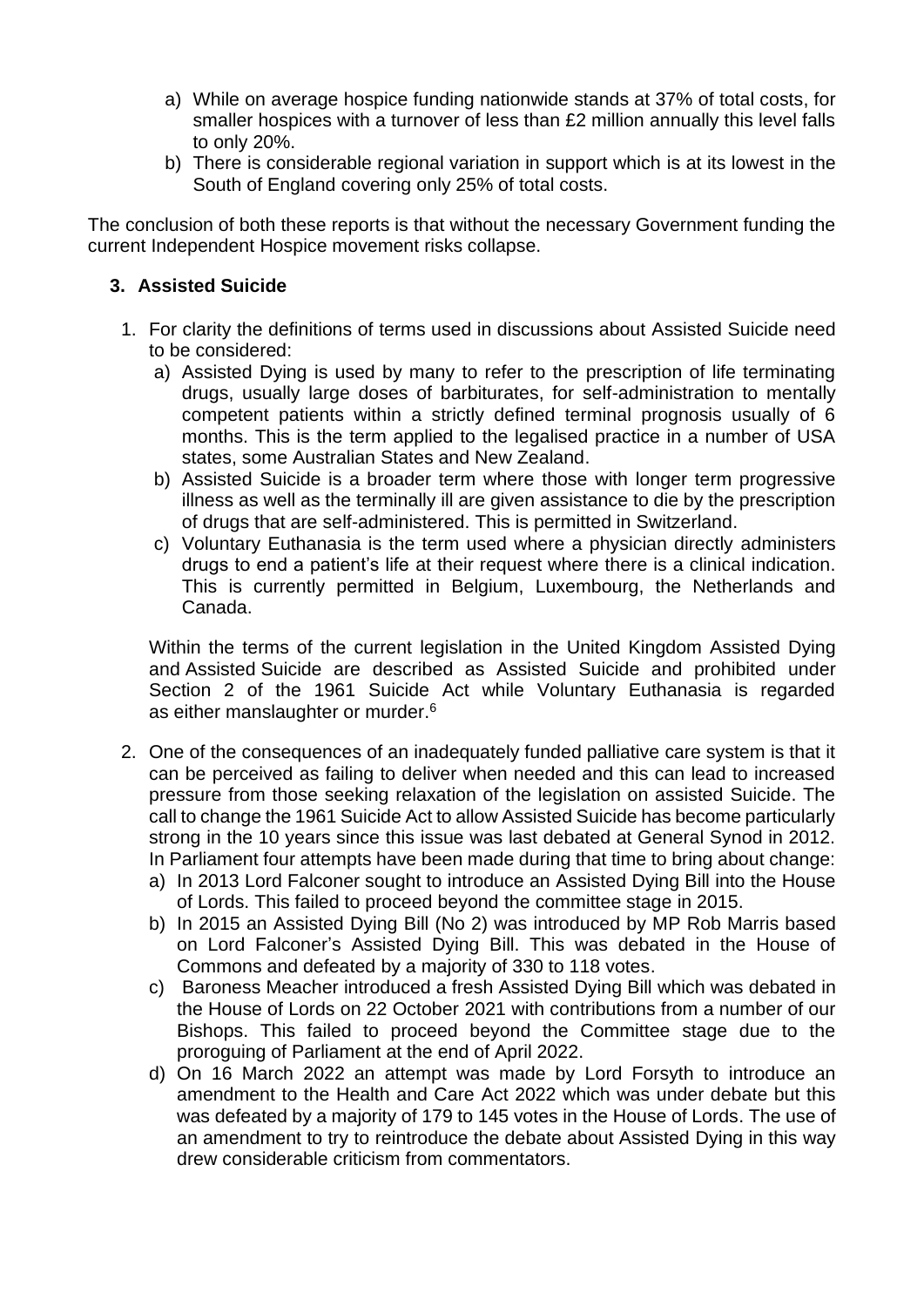- 3. There are a number of reasons why this motion seeks to resist any change to the legislation on Assisted Suicide.
	- a) Above all there is the Christian understanding of the sanctity of life. The bible reminds us in many places of God's gift of life to us including:
		- Genesis 2:7 God breathed into his nostrils the breath of life, and the man became a living being.
		- Psalm 139:16 All the days ordained for me were written in your book before one of them came to be.
		- Psalm 31:15 My times are in your hands.
	- b) There are several groups for whom any change in the law would constitute a particular threat:
	- Those no longer having mental capacity. There are currently over 5 million active Lasting Powers of Attorneys (LPAs) and this is growing annually with at least 25% of these LPAs covering Health and Welfare. A change in the law could run the risk of these LPAs being used to prematurely end people's lives.
	- Those suffering from mental illness. Depression and anxiety are well recognised complications of terminal illness. Often with appropriate support and medication a person's feelings of hopelessness can be transformed. With a change in the law a number might well choose Assisted Suicide before receiving that help.
	- Those with learning difficulties who become seriously ill might find themselves vulnerable to any change in legislation being unable to fully comprehend what is being suggested to them if Assisted Suicide was being discussed.
	- Those with disability or progressive degenerative conditions might be drawn into the criteria of any altered legislation and could potentially feel covertly pressurised into accepting Assisted Suicide to unburden those caring for them.
	- Those who are terminally ill may feel pressure from relatives to end their own suffering. This could arise from a range of motives from the relatives genuine difficulty watching a loved one progress through a difficult terminal illness to the more unscrupulous eyeing increasing care costs eroding their inheritance. It may also be that patients themselves might feel motivated to seek Assisted Suicide in the belief that they would be easing their relatives' distress and to reduce the economic impact of their illness on the family. Certainly, in Oregon where Assisted Suicide has been legal for 25 years over half those seeking it cite being a burden to family or caregivers as one of the contributing factors in their decision.
	- c) The effect on medical practice:
		- Those working in palliative care may feel their role is compromised. While there has always been the recognition that increasing doses of medication used for palliation of symptoms can possibly lead to problems like altered consciousness and respiratory depression hastening death, the intention has always been to alleviate symptoms not deliberately and prematurely end life. A change in the law could dramatically alter this approach.
		- Even with a conscientious objection clause as with current abortion legislation, doctors might find this difficult to negotiate with an unsympathetic hospital trust management or other employer.
		- There may be strong pressure from relatives, complaint or even threat of legal action where the views of relatives clash with those looking after a patient. Certainly, there is precedent for this in countries who have legalised Assisted Suicide.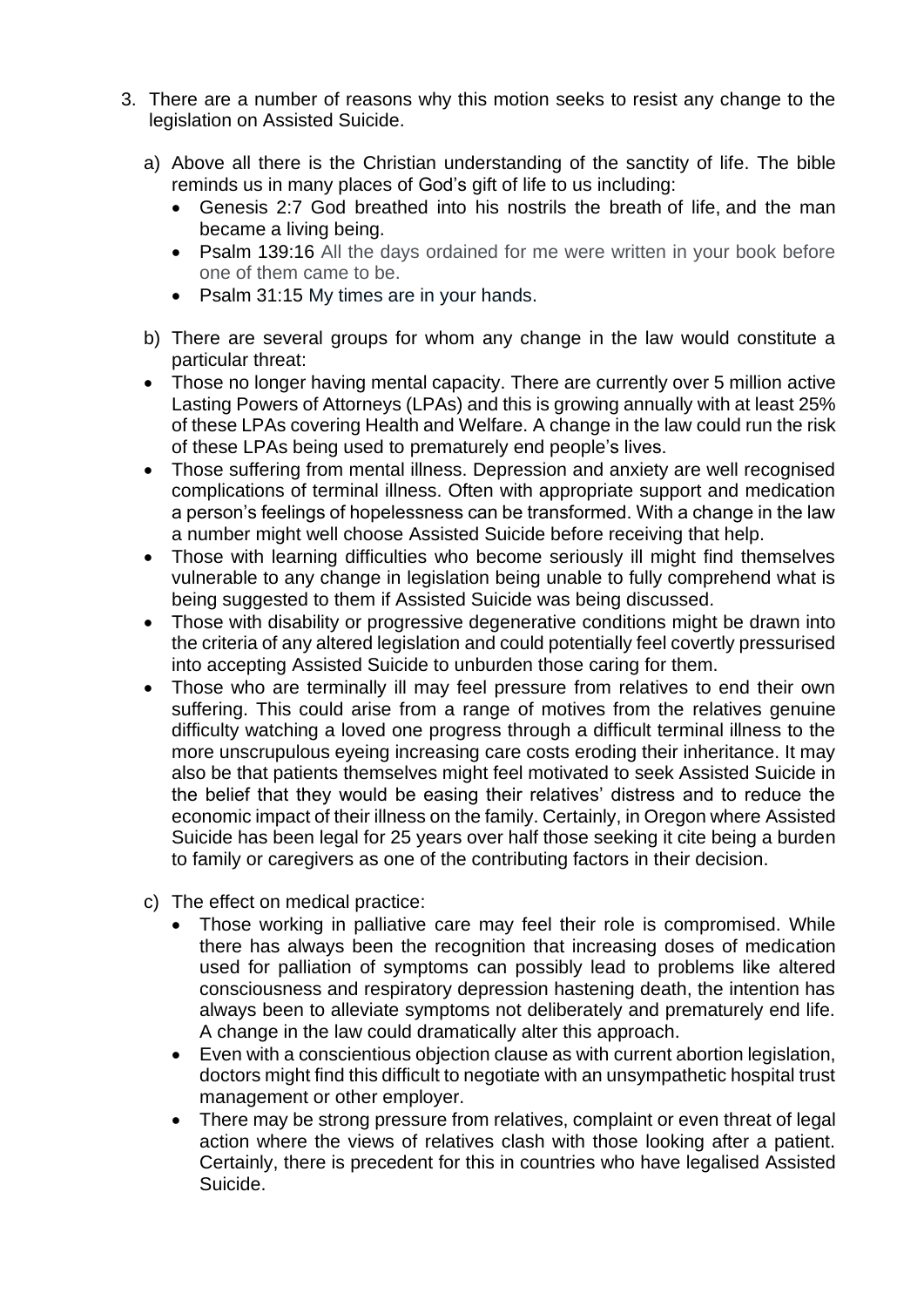- There is the risk of Doctors colluding. The requirement for two signatures is no guarantee of a safety net with the possibility of a Doctor's application merely being countersigned by a second Doctor who is a close colleague.
- The genuine difficulty in the healthcare system meeting the demands changed legislation would bring. Each patient would need a detailed Psychiatric assessment for which there currently is no available capacity while over 90% of those seeking Assisted Suicide would be likely to do so through their General Practitioner, a service that is already under extreme pressure.
- 4. Medical opinion remains divided over the issue of Assisted Suicide.
	- a) The Royal College of General Practitioners (RCGP) remains opposed to any change in the legislation.<sup>7</sup>
	- b) The Royal College of Physicians (RCP) has moved to a neutral position despite the fact that the majority of members oppose Assisted Dying.<sup>8</sup>
	- c) The British Medical Association (BMA) has moved to a similar position despite the majority of GP members, on whom the burden of prescribing lethal medication would fall, being opposed.<sup>9 10</sup>

However, all three surveys had very low response rates: the RCP 20%, the BMA 19% and the RCGP 13%. It therefore remains uncertain how the majority of doctors feel about the issue. Opposition to any change in the law was strongest amongst those working in Palliative Care.

5. Canada provides an example of the impact of changing Suicide legislation. In 2011 Canada was in a very similar situation to that in the United Kingdom at present. But following legal challenge and after 5 years of constitutional debate, in 2016 legislation was passed resulting in the Medical Assistance in Dying Bill (MAID) passing into law allowing both Assisted Suicide and Euthanasia. Initially the legislation was intended to be restricted to those over 18, being mentally competent, suffering from a serious physical health condition and in an advanced state of decline whose natural death was reasonably foreseeable. Through a variety of subsequent legal challenges this has now removed the need for someone to be terminally ill and a natural life expectancy of up to 10 years has been accepted. From 17 March 2023 people with mental illness as their sole underlying medical illness will have access to MAID and there has been increasing pressure to apply the legislation to those under 18 by parents of sick and terminally ill children.<sup>11</sup> There would be every prospect that any change in the Suicide Act in this country could lead to similar consequences.

# **4. Conclusion**

- 1. There needs to be an honest admission that some perceive palliative care to be failing at times to deliver its best.
- 2. The logical response to this is to seek ever improving excellence in our palliative care services through training and investment.
- 3. Changing existing Assisted Suicide legislation would place many vulnerable groups at risk, fundamentally change the nature of medical practice and challenge the central Christian belief in the sanctity of life.

Jesus said "I have come that you may have life and life in all its fullness". I believe Jesus meant this to apply to the whole of our lives, even the difficult and testing days that can come as our life draws to a close.